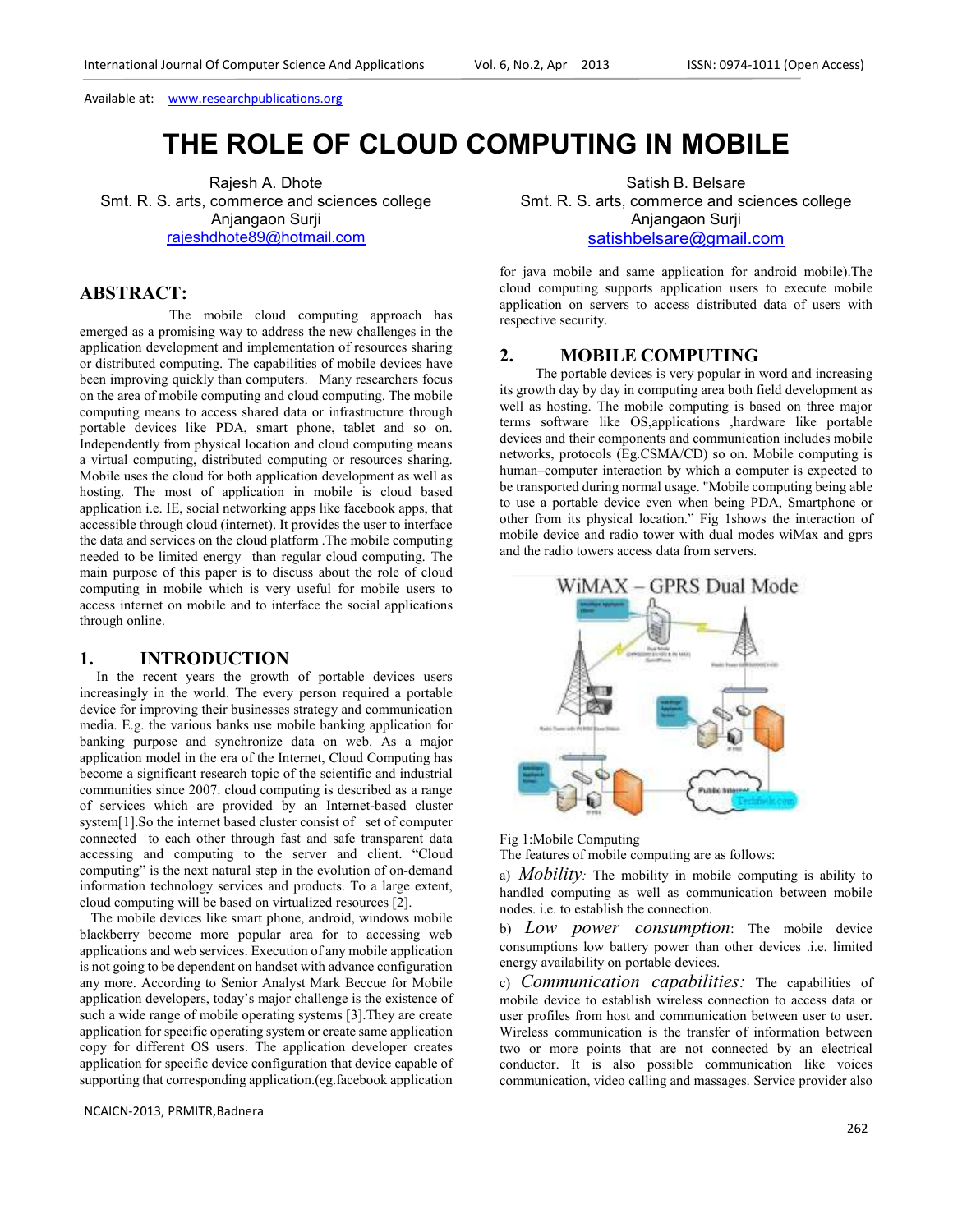provides communication technology such as GSM, CDMA, 3G and recently 4G technologies.

d) *Security issues:* The mobile security in mobile computing has become increasingly (e.g. the security of personal information now stored on the portable device). Many users and businesses use portable device like Smartphone, PDA, laptop etc for secure its data. ion technology such as GSM, CDMA, 3G<br>nologies.<br>S: The mobile security in mobile computing<br>gly (e.g. the security of personal information<br>table device). Many users and businesses use<br>Smartphone, PDA, laptop etc for secure i

# **3. CLOUD COMPUTING**

The cloud computing is used computing resource like software and hardware that are delivered services over networks (Internet). Cloud computing entrusts remote services with a user's data, software and computation. National Institute of Standards and Cloud computing entrusts remote services with a user's data, software and computation. National Institute of Standards and Technology (NIST) has given a definition for "Cloud computingB which says that:

 "Cloud Computing is a model for enabling convenient, on-demand network access to a shared pool of configurable computing resources (e.g., networks, servers, storage, applications, and services) that can be rapidly provisioned and released with "Cloud Computing is a model for enabling convenier<br>on-demand network access to a shared pool of configurab<br>computing resources (e.g., networks, servers, storage, application<br>and services) that can be rapidly provisioned an

The cloud computing is web-based processing, shared resources and information provide on demand to portable devices and computers to the users for processing. s web-based processing, shared resources<br>de on demand to portable devices and<br>or processing.<br>There are many services of cloud<br>[:<br>ce (IaaS)<br>aaS)<br>(IaaS)<br>caaS)<br>aaS - see above)<br>DBaaS)<br>ervice (TEaaS)<br>S)<br>saaS)<br>envice (TEaaS)<br>sa

*3.1. Services:* There are many services of cloud computing as follows[5]:

- Infrastructure as a service (IaaS)
- Platform as a service (PaaS)
- Software as a service (SaaS)
- Network as a service (NaaS)
- Storage as a service (STaaS)
- Security as a service (SECaaS)
- Data as a service (DaaS)
- Desktop as a service (DaaS see above)
- Database as a service (DBaaS)
- Test environment as a service (TEaaS)
- API as a service (APIaaS)
- Backend as a service (BaaS)
- Integrated development environment as a service (IDEaaS)
- **Integration platform as a service (IPaaS), see Cloud-based** integration.



Fig 2: Cloud computing

NCAICN-2013, PRMITR,Badnera Fig: 2 shows users and business model are accessible for software

As exampled a service (Fax) and determining the cloud providers are exampled a service that is a control of the cloud providers and inference in the cloud providers in the cloud providers are example that is a control of and platforms on which the applications run. End users access and database service, the cloud providers manage the infrastructure<br>and platforms on which the applications run. End users access<br>cloud-based applications through a web browser or a light-weight desktop or mobile app while the business software and user's data are stored on servers at a remote location. cloud computing allows enterprises to get their applications up and running faster, with improved manageability and less maintenance, and enables IT to more rapidly adjust resources to meet fluctuating and unpredictable business demand[6][7]. Network as a service (Naas) is to provide for cloud service the user can use network/transport connectivity and also provide inter-cloud network connectivity services. Cloud computing providers offer their services according to several fundamental models following fig 3 shows [8]: d manageability and<br>bidly adjust resources<br>demand[6][7]. Netw<br>d service the user ca<br>provide inter-cloud



# Fig 3: Service model

## *3.2. Systems And Concepts: oncepts:*

The cloud computing shared its characteristic to similar type system and concepts:

- *Autonomic computing* : Computer systems capable of self-management [9].
- *Client–server model*: Client–server computing refers request receiver (servers) and response receiver (clients).
- *Grid computing:* "A form of distributed and parallel computing, to perform very large task.
- *Mainframe computer* :Its most powerful computer to handled large and complicated task. **Mainframe computer** : Its most powerful computer to handled<br> **Mainframe computer** : Its most powerful computer to handled<br>
large and complicated task.<br> **Vility computing** : The "pack or bundle of computing
- resources.
- *Cloud gaming* : These computing provide game users to access on-demand gaming,(e.g. the server provide online game to the independent client) . 1. *Agility*: the server provide online game to the independent client).<br>
2.3. *Features*: The key features of cloud computing as follows:<br>
1. *Agility: the* ability to improve users with re-provision

### 3.3. *Features:*

The key features of cloud computing as follows:

- technological infrastructure resources.
- 2. *Application Interface*: The users can interact with cloud based application same way as that of interface with computer desktop.
- 3. *Reliability***:** The reliability is improved if multiple redundant sites are used, cloud computing suitable for business and recovery
- 4. *Scalability and elasticity:* via dynamic ("on ("on-demand") provisioning of resources on a fine-grained, self-service basis near real-time [10].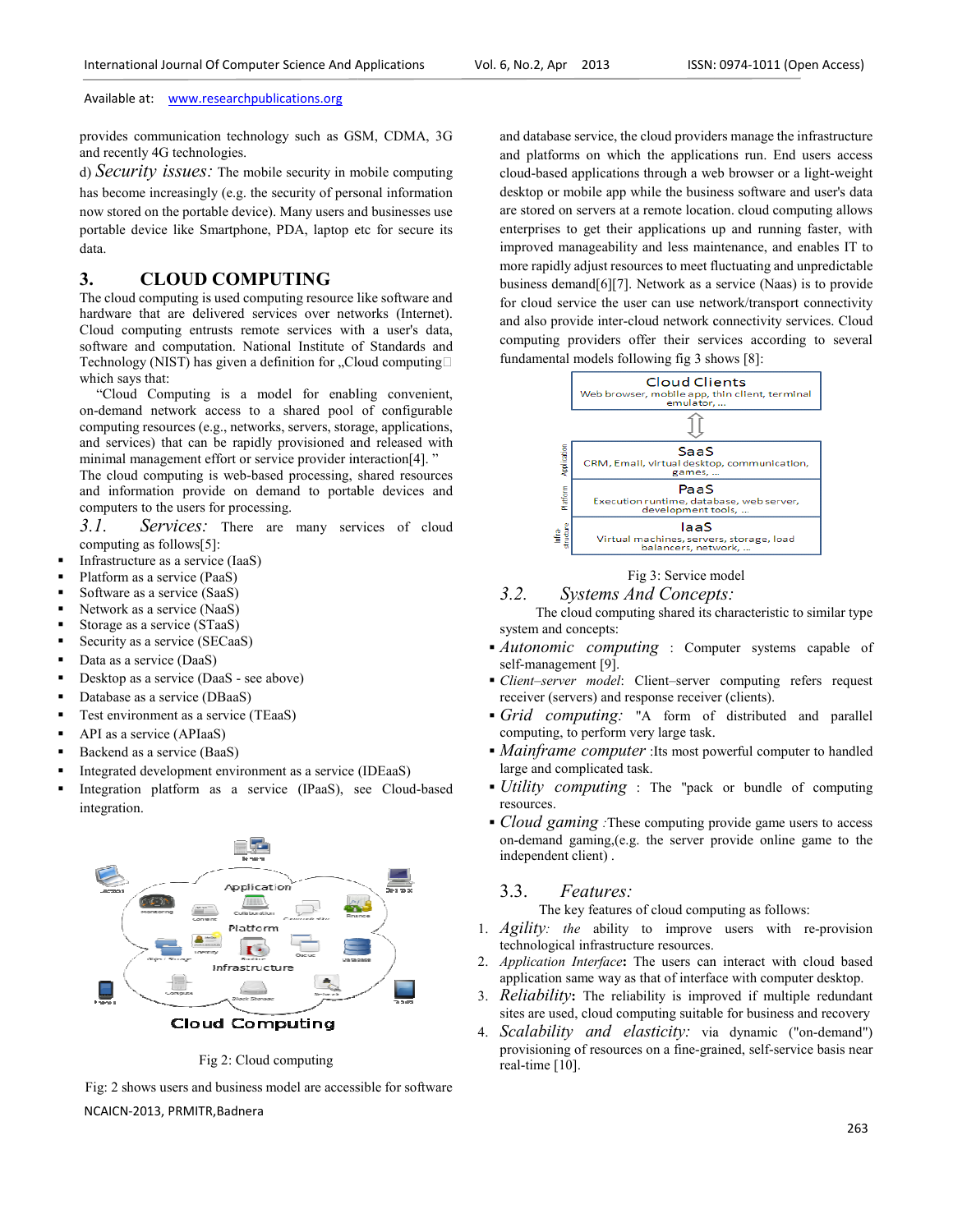- 5. *Virtualization*: The technology allows servers and storage devices to be shared and utilization is increased. Applications can be easily migrated from one physical server to another.
- 6. *Large-scale:* The capability of supercomputing and mass storage, a cloud computing system normally consists of multiples of servers and Client. Google Cloud Computing, for example, has already controlled 2% of all servers or about 1 million servers located in two hundred different places in the world, and will move upward to10 million servers in the next decade [11].
- 7. *Security*: The security could improve due to centralization of data, increased security-focused resources, etc; Security is often as good as or better than other traditional systems, in part because providers are able to devote resources to solving security issues that many customers cannot afford [12]. In addition, user access to security audit logs may be difficult or impossible. The private cloud computing is a part of security feature in computing.

### 3.4. *Challenges:*

The cloud based computing needed to be improve security mechanism and services invoked by application and distributed data are implemented in computing .In addition, to implementation of virtual computing for communication between server and client. The analysis of services and performance is necessary for implementation purpose.

# **4. THE ROLE OF CLOUD COMPUTING IN MOBILE**

Now the growth of portable device users increasing and also improve the hardware and software configuration of devices for improving services (e.g. simple cell phone to Smartphone, tablet etc.).Emails and web browsing are daily necessary for users. Today's iphone, android, windows phone includes various communication application user can access personal data from social networking websites to the mobile and also navigations application like Gmap, navigator for finding its path and positions on earth. In 2010, Google CEO Eric Schmidt says mobile cloud computing in an interview that 'based on cloud computing service development, mobile phones will become increasingly complicated, and evolve to a portable super computer' [13]. The Microsoft, Google, HTC, apple and so on provides mobile cloud services for users to synchronize mobile users data to server.

 The role of cloud computing in mobile it includes mobile computing as well as cloud computing. Today's advance of mobile and cloud computing is a new paradigm shift from conventional mobile computing and wireless services to mobile cloud computing and services over wireless internet in the real world. The portable device users commonly use portable devices with limited computing power and resources for accessing wireless service and limited data. The mobile device always connect with radio towers or transmission tower for conversation,SMS etc and those tower access data from cloud(internet).(request response functionality used).i.e. rendering data form portable devices to servers through the cloud .The mobile users send request to the cloud via web browser, application Fig.3. The capability of mobile requirement is limited then the data processing and computing have been migrated to cloud very easily and data transfer rate are constantly change in mobile cloud computing .The data storage and its processing security is importance basically:

NCAICN-2013, PRMITR,Badnera

 *Security*: The security of user data and its processing is important issue in computing. Now a day various cloud platforms offer robust built-in security measures. SSL and digital certificates provides an option to enable external security [14].i.e. to provide the privacy and confidentiality of users for processing.

### **5. RELATED WORKS:**

The many researcher research in industrial and scientific areas. Some of these research projects are presented as follows:

### *a) Augmenting Execution:*

By B. Chun Clone Cloud system is introduced [15] in 2011. The core functionality is to migration of virtual image of phone with the help of device configuration using virtual machine migration technology.



Fig 4: Clone Cloud system model [15].

In fig 4 shows the clone i.e. copy of actual image running on virtual machine. Most of the mobile application developer use virtual device image for execution of application (e.g. android developer uses android device with configuration and SDK).Once the process have been completed then transfer image from clone cloud to the mobile devices.

 By X. Zhang has introduced an Elastic application programming model for mobile cloud computing

in [15] with the base on clone cloud system to remove the pressure of mobile platforms by extending these mobile terminals to cloud through a distributed environment. This model is used to divide the application into the elastically (distribute application). Elastic applications as having two properties. First, following the client/server split of traditional web applications; an elastic application is split or partitioned so that execution occurs partially on the device and partially on the cloud [16]. Elastic application development should necessary SDK and tools to allowing developers to developed or implement existing and testing. Each application running on a mobile device consumes power by always running CPU cycles, memory and radio frequency for communication with cloud and services to the mobile device cannot be stable that are frequently changing. In this model required high speed communication media channel. The different communication channels have different power consumption (e.g. Wi-Fi, 3G, and GPRS). Therefore, the lightweight applications are suitable for deployment of cloud to mobile device.

### *b) Deployment Of Cloud On Device:*

VM-based Cloudlets in Mobile Computing is presented by M. Satyanarayanan [17] from Carnegie Mellon University, which can be provides rapidly customized service to mobile devices using virtual machine (VM) technology for solving bandwidth-induced delay between devices and cloud, and so on. Wireless LAN bandwidth speed typically higher than the wireless Internet bandwidth available to a mobile device.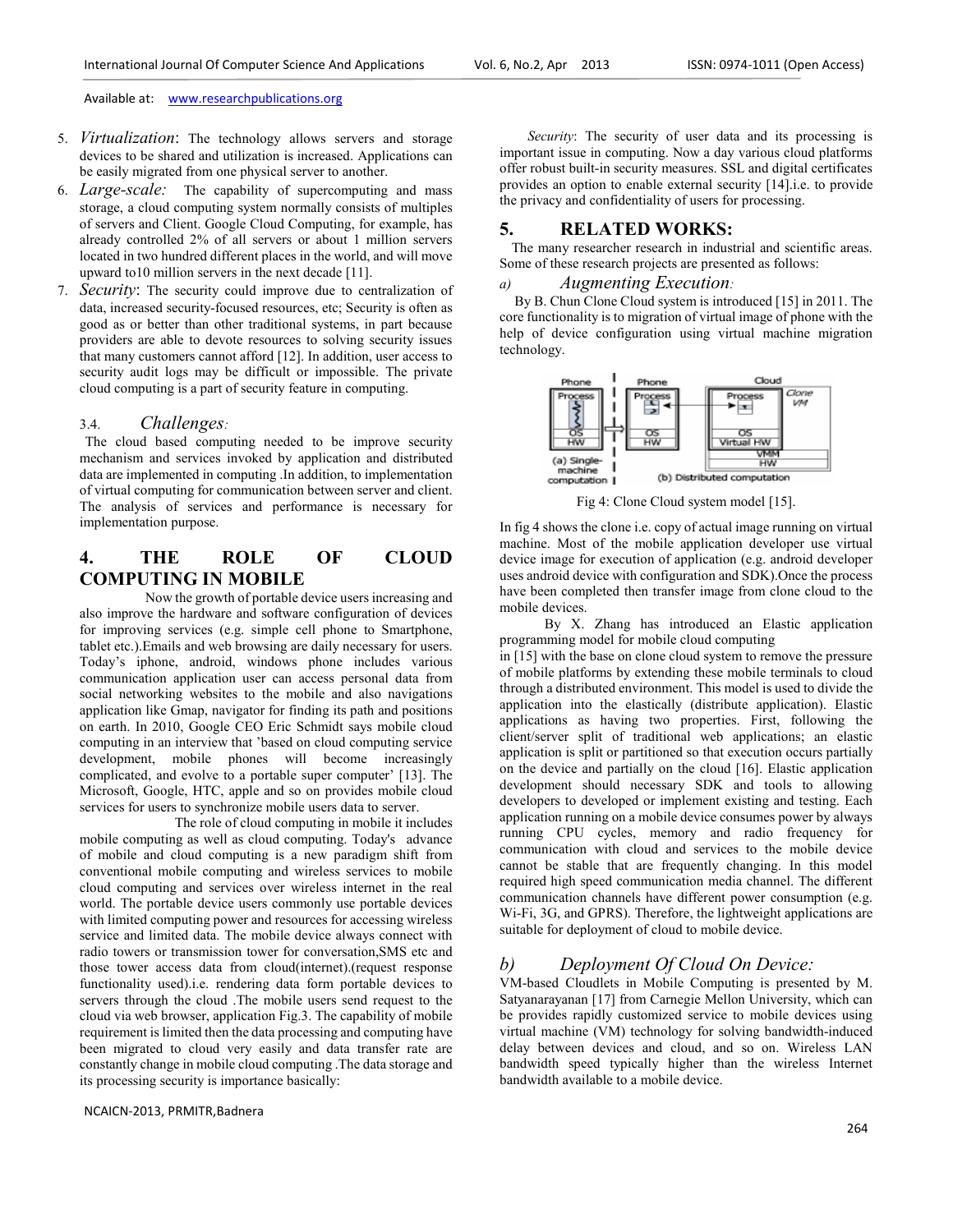

Fig 5: VM-based Cloudlets [17].

The fig 5 shows VM-based Cloudlets model the users or portable devices access cloudlet with high speed and poor network latency via Wi-Fi or wireless LAN that means the cloudlets are located in coffee shop from the distant cloud i.e. yahoo and then provides to customize the services using virtual machine technology.

#### *c)Mobile Applications In Cloud Environment :*

Open source project for mobile cloud platform called openmobster [18]. Its architecture is as given in the Figure 6.The mobile device application access users data from cloud server though radio tower over a cloud (internet).The cloud server also access from backend data and cloud services. I.e.to synchronizes data to client to server and severs to client with the help of services. The security issue is also important in development mobile cloud-based application for the authentication and authorization services to establish secure connection between portable devices to cloud server (Every device first register on server then establish the connection). The key characteristics of mobile application in cloud as follows:

- a. To divide embedded application across the cloud and portable devices.
- b. The capability to allow testing of poor network latency for faster responses.
- c. The network communication with High speed bandwidth for faster data transfer between cloud and portable devices.
- d. Users can carry portable device anywhere and monitoring your application i.e. privacy and confidentiality provides.



Fig 6:The openmobster architecture for MCC

### **5. CONCLUSION:**

The concept of cloud computing and mobile computing provides the exciting new opportunity for mobile developer to develop cloud-based mobile application over the virtual environment and improving software performance. The most of the

NCAICN-2013, PRMITR,Badnera

differences are due to limited energy availability on mobile, the mobile cloud may be sensitive to network latencies causes by distance from the server more than regular cloud computing. The subsequent operation like synchronization of data of application to server or server to device (e.g. in traditional mobile device to synchronize phonebook, SMS, Emails etc) .In the synchronization process only register user to establish communication. After the discussion of whole paper the researchers concluded the role of cloud computing in mobile .the cloud computing plays a very important role in mobile including the following characteristics, to divide the embedded application, to allow testing of poor latency for faster response and faster data transfer, for privacy and confidentiality purpose that means security issue.

### **REFERENCES:**

- [1] *Han Qi, Abdullah Gani," Research on Mobile Cloud Computing: Review, Trend and Perspectives", The Second International Conference on Digital Information and Communication Technology and its Applications (DICTAP2012), Bangkok, Thailand, May 16-18, 2012. (ISI-Cited Publication).*
- [2] *Mladen A. Vouk" Cloud Computing Issues,Research and Implementations" Journal of Computing and Information Technology - CIT 16, 2008, 4,pp 235–246 doi:10.2498/cit.1001391*
- [3] *Deepti Sahu, Shipra Sharma, Vandana Dubey, Alpika Tripathi" Cloud Computing in Mobile Applications" International Journal of Scientific and Research Publications, Volume 2, Issue 8, August 2012 1 ISSN 2250-3153*
- [4] *P. Mell and T. Grance, "The NIST Definition of Cloud Version 15, 7 October 2009, http://csrc.nist.gov/groups/SNS/cloud-computing/cloud-de f- v15.doc.*
- [5] *Monaco, Ania (7 June 2012 [last update]). "A View Inside the Cloud". theinstitute.ieee.org (IEEE).http://theinstitute.ieee.org/technology-focus/techn ology-topic/a-view-inside-the-cloud. Retrieved August 21, 2012.*
- [6] *"Baburajan, Rajani, "The Rising Cloud Storage Market Opportunity Strengthens Vendors," infoTECH, August 24, 2011". It.tmcnet.com. 2011-08-24. http://it.tmcnet.com/channels/cloud-storage/articles/2111 83-rising-cloud-storage-market-opportunity-strengthens-v endors.htm. Retrieved 2011-12-02.*
- [7] *"Oestreich, Ken, "Converged Infrastructure," CTO Forum, November 15, 2010". Thectoforum.com. 2010-11-15.http://www.thectoforum.com/content/converg ed-infrastructure-0. Retrieved 2011-12-02.*
- [8] *"The NIST Definition of Cloud Computing". National Institute of Standards and Technology. http://csrc.nist.gov/publications/nistpubs/800-145/SP800- 145.pdf. Retrieved 24 July 2011.*
- [9] *"What's In A Name? Utility vs. Cloud vs Grid". Datacenterknowledge.com.http://www.datacenterknowled ge.com/archives/2008/Mar/25/whats\_in\_a\_name\_utility\_v s\_cloud\_vs\_grid.html. Retrieved 2010-08-22.*